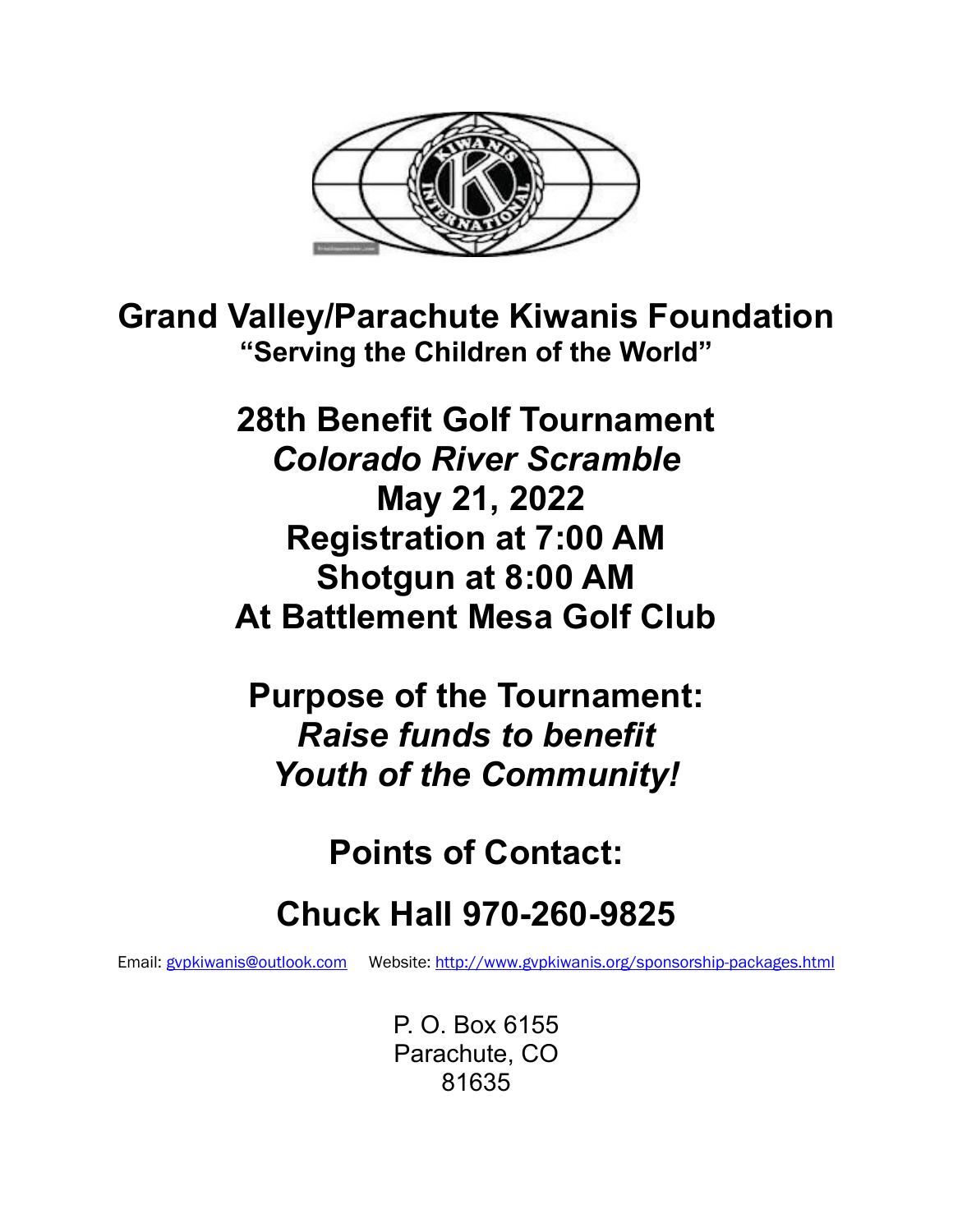

# **Grand Valley/Parachute Kiwanis Foundation**

#### *P. O. Box 6155*

## *Parachute, CO 81635*

#### *501 (c) 3 #47-0847215*

## **Annual Benefit Golf Tournament - Levels of Participation:**

## • **Diamond Sponsor - \$2500.00**

- Includes early advertisement prior to the Tournament
- Company Logo appears on pre-tournament publicity
- During Tournament a significant amount of Company Logo "On Course Advertisement"
- Entitles Company to eight (8) players

#### • **Platinum Sponsor - \$1250.00**

- During Tournament Company Logo in the Tent area
- During Tournament an abundant amount of Company Logo "On Course Advertisement"
- Entitles Company to four (4) players, additional players for \$125 each

## • **Gold Sponsor - \$500.00**

- Includes two (2) Company Advertisements on tee and/or green
- Entitles Company two (2) players, additional players for \$125 each

## • **Silver Sponsor - \$250.00**

- Includes Company Advertisement on tee or green
- Entitles Company one (1) player, additional players for \$125 each

## • **Bronze Sponsor - \$125.00**

- Includes Company advertisement on tee or green
- **Contributor** Provides our tournament financial support or items that can be used as golfer's hole prizes or raffle prizes. Examples are coupons, gift certificates, meal tickets, clothing items, etc.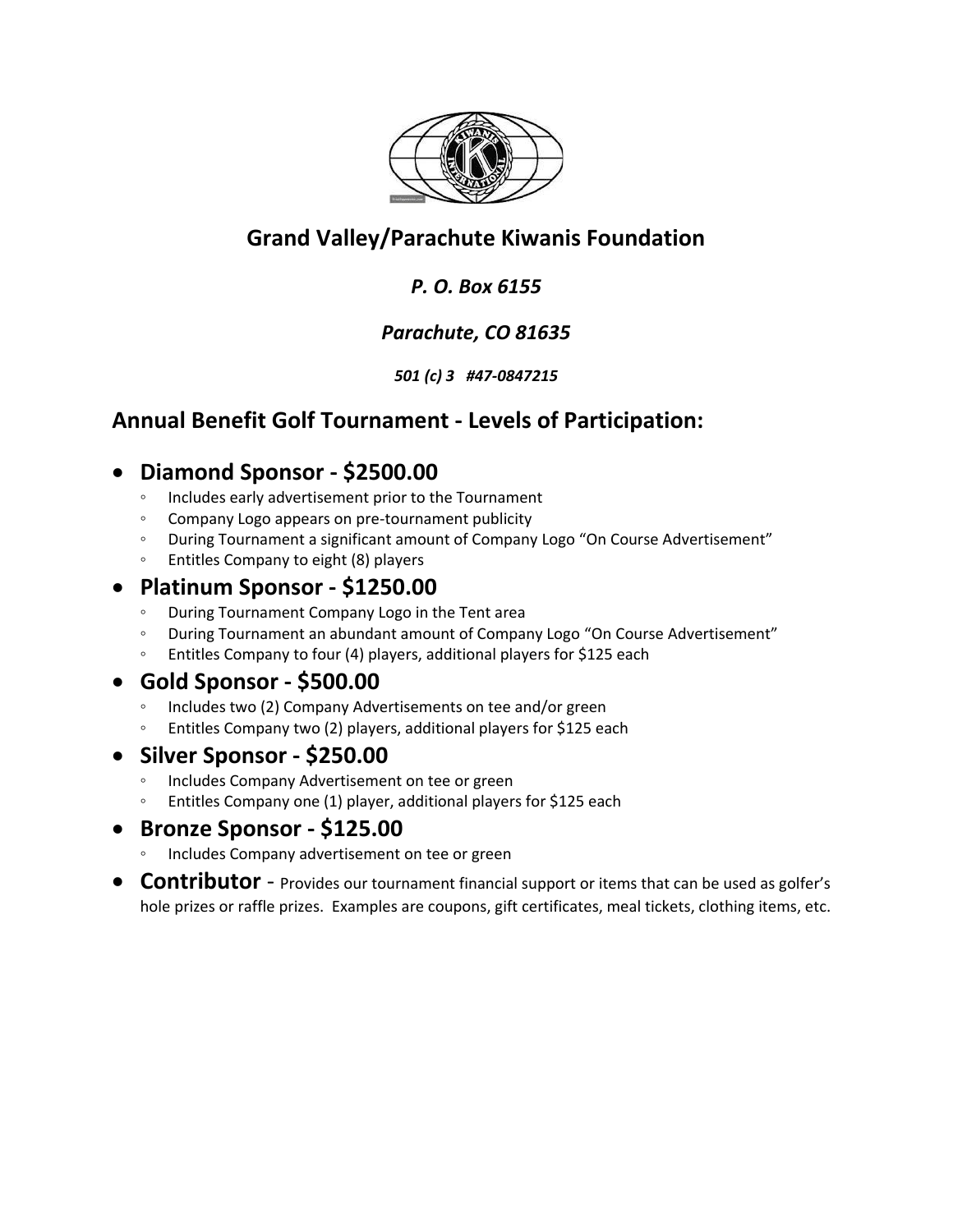

# Grand Valley/Parachute Kiwanis Foundation

#### *P. O. Box 6155*

#### *Parachute, CO 81635*

*501 ( c ) 3 #47-0847215*

**"Changing the world one child and one community at a time"**

**Below is an Entry Form For:**

## **28 th Colorado River Scramble Golf Tournament**

**May 21, 2022**

**Registration begins at 7:00 AM**

**Shotgun start at 8:00 AM**

**Please Note Your Planned Support and forward to above address:**

|                 |           |          |         | Diamond______ Platinum_______ Gold ______ Silver ______Bronze ______ Contribution______ |
|-----------------|-----------|----------|---------|-----------------------------------------------------------------------------------------|
| ( \$2500)       | ( \$1250) | ( \$500) | (\$250) | $(5125)$ (Any \$ Amount)                                                                |
|                 |           |          |         |                                                                                         |
| <b>Address:</b> |           |          |         |                                                                                         |
|                 |           |          |         |                                                                                         |
| <b>Phone:</b>   |           |          |         |                                                                                         |
| Email:          |           |          |         |                                                                                         |
|                 |           |          |         |                                                                                         |

Email: [gvpkiwanis@outlook.com](mailto:gvpkiwanis@outlook.com) Website:<http://www.gvpkiwanis.org/sponsorship-packages.html>